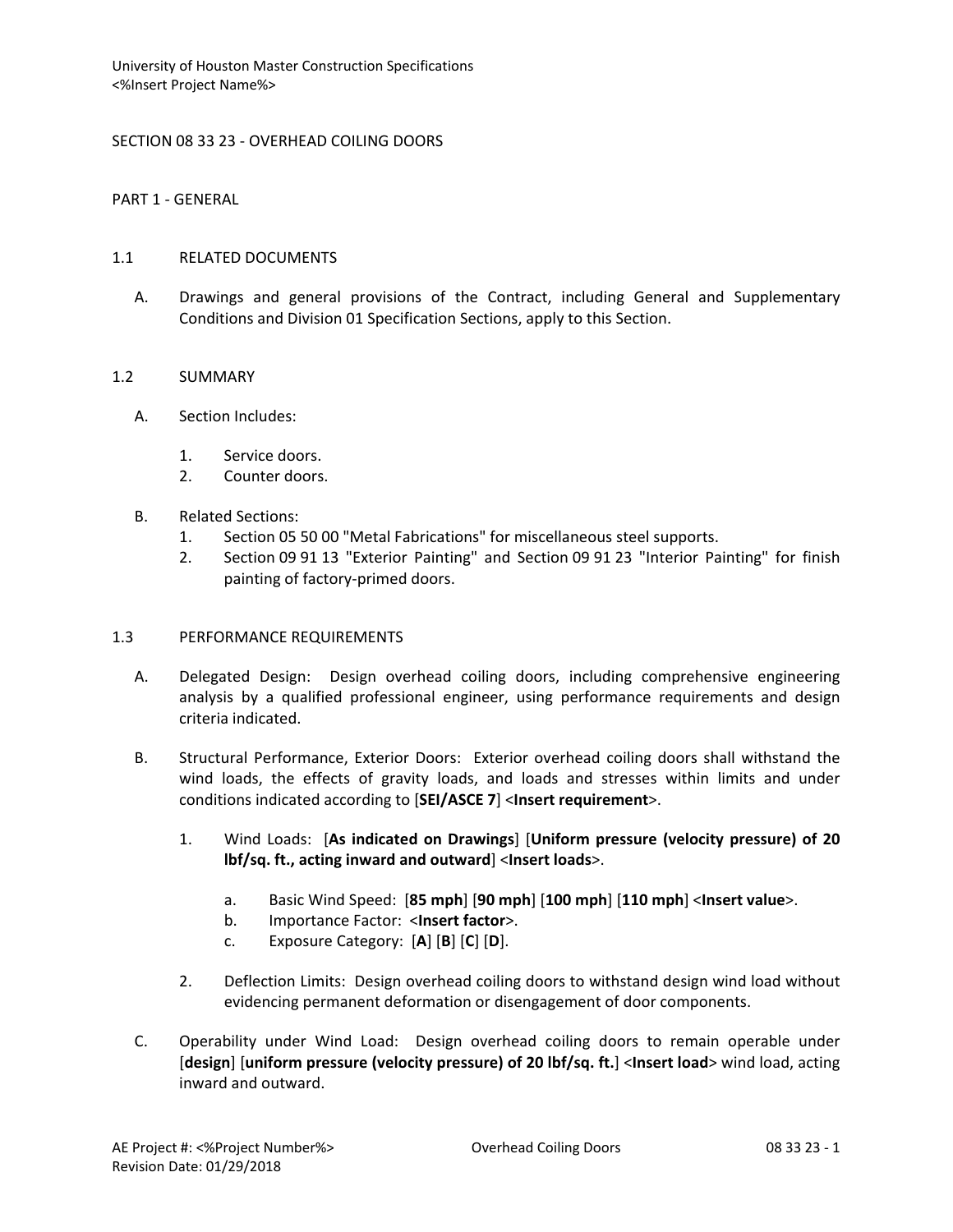- D. Windborne-Debris-Impact-Resistance Performance: Provide [**glazed**] [**and**] [**impactprotective**] overhead coiling doors that pass missile-impact and cyclic-pressure tests when tested according to [**ASTM E 1886 and ASTM E 1996**] <**Insert requirement**>.
	- 1. Large Missile Test: For overhead coiling doors located within 30 feet of grade.
- E. Operation Cycles: Provide overhead coiling door components and operators capable of operating for not less than number of cycles indicated for each door. One operation cycle is complete when a door is opened from the closed position to the fully open position and returned to the closed position.

### 1.4 ACTION SUBMITTALS

- A. Product Data: For each type and size of overhead coiling door and accessory. Include the following:
	- 1. Construction details, material descriptions, dimensions of individual components, profiles for slats, and finishes.
	- 2. Rated capacities, operating characteristics, electrical characteristics, and furnished accessories.
	- 3. For fire-rated doors, description of fire-release system including testing and resetting instructions.
- B. Shop Drawings: For each installation and for special components not dimensioned or detailed in manufacturer's product data. Include plans, elevations, sections, details, and attachments to other work.
	- 1. Detail equipment assemblies and indicate dimensions, weights, loads, required clearances, method of field assembly, components, and location and size of each field connection.
	- 2. Wiring Diagrams: For power, signal, and control wiring.
- C. Samples for Initial Selection: Manufacturer's finish charts showing full range of colors and textures available for units with factory-applied finishes.
	- 1. Include similar Samples of accessories involving color selection.
- D. Samples for Verification: For each type of exposed finish required, prepared on Samples of size indicated below.
	- 1. Curtain Slats: 12 inches long.
	- 2. Bottom Bar: 6 inches long[ **with sensor edge**].
	- 3. Guides: 6 inches long.
	- 4. Brackets: 6 inches square.
	- 5. Hood: 6 inches square.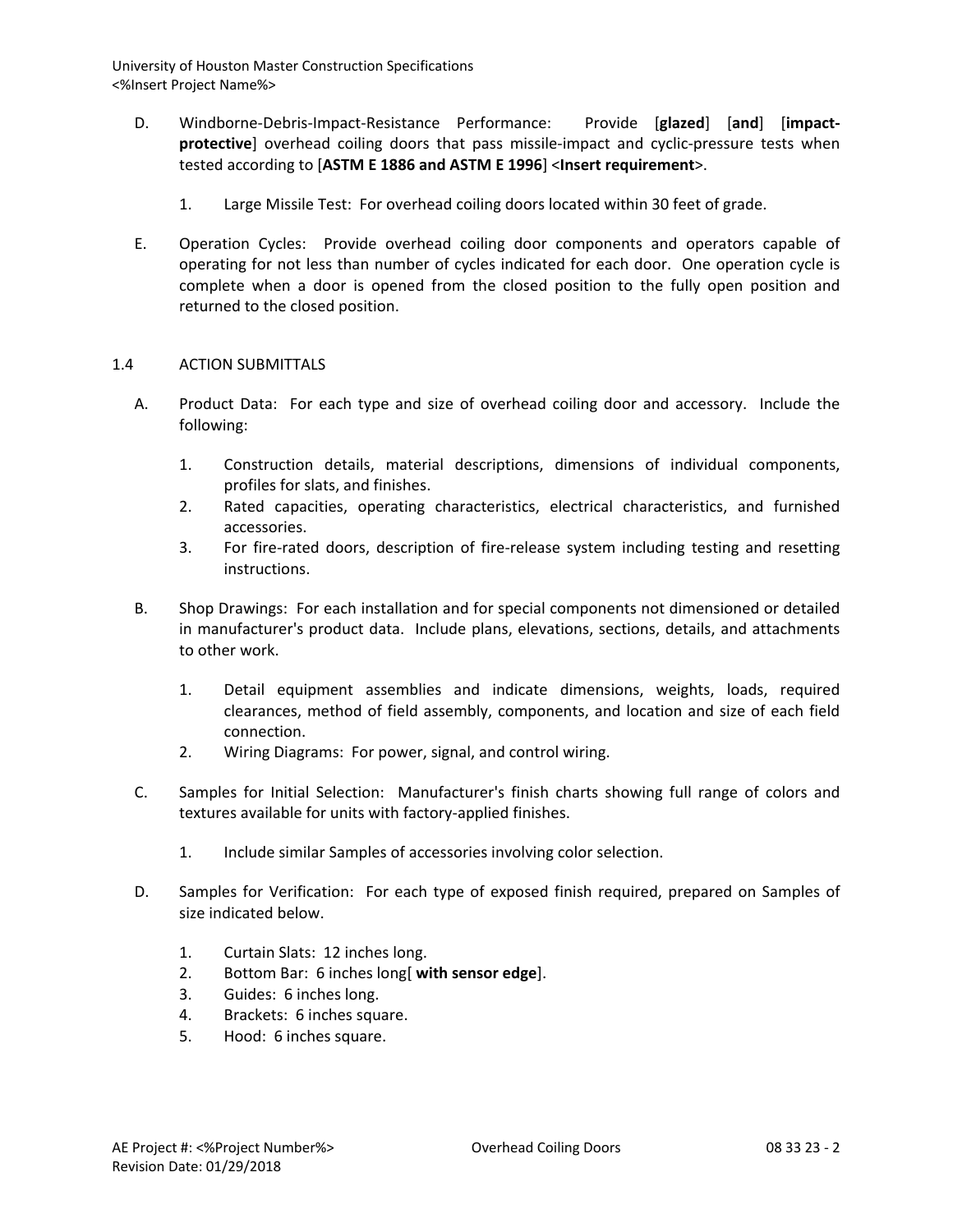- E. Delegated-Design Submittal: For overhead coiling doors indicated to comply with performance requirements and design criteria, including analysis data signed and sealed by the qualified professional engineer responsible for their preparation.
	- 1. Detail fabrication and assembly of seismic restraints.
	- 2. Summary of forces and loads on walls and jambs.

### 1.5 INFORMATIONAL SUBMITTALS

A. Qualification Data: For qualified Installer.

# 1.6 CLOSEOUT SUBMITTALS

A. Maintenance Data: For overhead coiling doors to include in maintenance manuals.

# 1.7 QUALITY ASSURANCE

- A. Installer Qualifications: Manufacturer's authorized representative who is trained and approved for both installation and maintenance of units required for this Project.
- B. Source Limitations: Obtain overhead coiling doors from single source from single manufacturer.
	- 1. Obtain operators and controls from overhead coiling door manufacturer.
- C. Electrical Components, Devices, and Accessories: Listed and labeled as defined in NFPA 70, by a qualified testing agency, and marked for intended location and application.
- D. Regulatory Requirements: Comply with applicable provisions in [the U.S. Architectural & Transportation Barriers Compliance Board's ADA-ABA Accessibility Guidelines] [and] [ICC/ANSI A117.1].

# PART 2 - PRODUCTS

# 2.1 DOOR CURTAIN MATERIALS AND CONSTRUCTION

- A. Door Curtains: Fabricate overhead coiling-door curtain of interlocking metal slats, designed to withstand wind loading indicated, in a continuous length for width of door without splices. Unless otherwise indicated, provide slats of thickness and mechanical properties recommended by door manufacturer for performance, size, and type of door indicated, and as follows:
	- 1. Steel Door Curtain Slats: Zinc-coated (galvanized), cold-rolled structural steel sheet; complying with ASTM A 653/A 653M, with G90 (Z275) zinc coating; nominal sheet thickness (coated) of 0.028 inch and as required to meet requirements.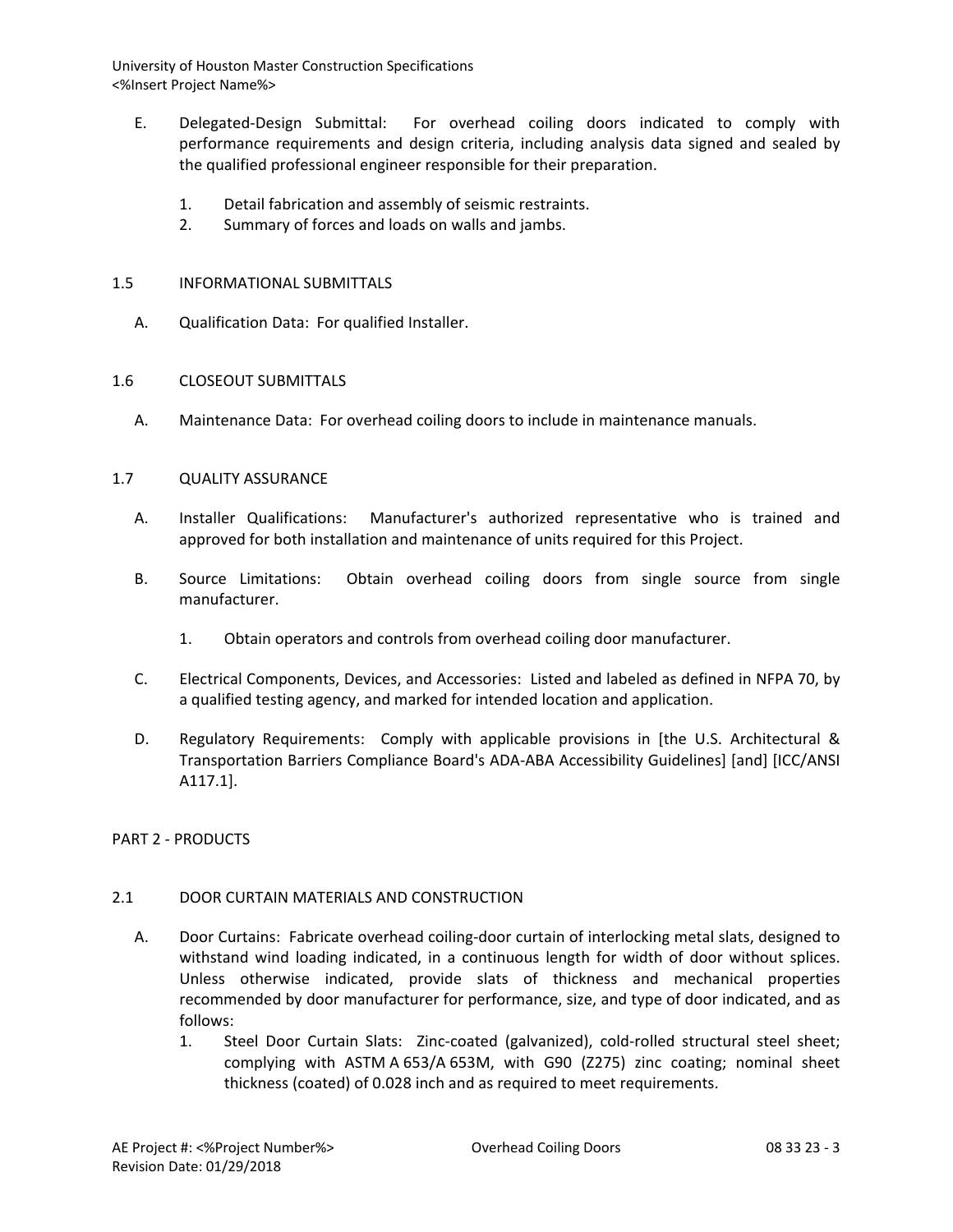- 2. Aluminum Door Curtain Slats: ASTM B 209 sheet or ASTM B 221 extrusions, alloy and temper standard with manufacturer for type of use and finish indicated; thickness of 0.050 inch and as required to meet requirements.
- B. Endlocks and Windlocks for Service Doors: Malleable-iron casings galvanized after fabrication, secured to curtain slats with galvanized rivets or high-strength nylon. Provide locks on not less than alternate curtain slats for curtain alignment and resistance against lateral movement.
- C. Endlocks for Counter Doors: Manufacturer's standard locks on not less than alternate curtain slats for curtain alignment and resistance against lateral movement.
- D. Bottom Bar for Service Doors: Consisting of two angles, each not less than 1-1/2 by 1-1/2 by 1/8 inch thick; fabricated from manufacturer's standard hot-dip galvanized steel, stainless steel, or aluminum extrusions to match curtain slats and finish.
- E. Bottom Bar for Counter Doors: Manufacturer's standard continuous channel or tubular shape, fabricated from manufacturer's standard hot-dip galvanized steel, stainless steel, or aluminum extrusions to match curtain slats and finish.
- F. Astragal for Interior Doors: Equip each door bottom bar with a replaceable, adjustable, continuous, compressible gasket of flexible vinyl, rubber, or neoprene as a cushion bumper.
- G. Curtain Jamb Guides: Manufacturer's standard angles or channels and angles of same material and finish as curtain slats unless otherwise indicated, with sufficient depth and strength to retain curtain, to allow curtain to operate smoothly, and to withstand loading. Slot bolt holes for guide adjustment. Provide removable stops on guides to prevent overtravel of curtain[**, and a continuous bar for holding windlocks**].

# 2.2 HOOD

- A. General: Form sheet metal hood to entirely enclose coiled curtain and operating mechanism at opening head. Contour to fit end brackets to which hood is attached. Roll and reinforce top and bottom edges for stiffness. Form closed ends for surface-mounted hoods and fascia for any portion of between-jamb mounting that projects beyond wall face. Equip hood with intermediate support brackets as required to prevent sagging.
	- 1. Galvanized Steel: Nominal 0.028-inch- thick, hot-dip galvanized steel sheet with G90 (Z275) zinc coating, complying with ASTM A 653/A 653M.
	- 2. Aluminum: 0.040-inch- thick aluminum sheet complying with ASTM B 209, of alloy and temper recommended by manufacturer and finisher for type of use and finish indicated.

# 2.3 COUNTER DOORS

A. Integral Frame, Hood, and Fascia for Counter Door: Welded sheet metal assembly of the following sheet metal: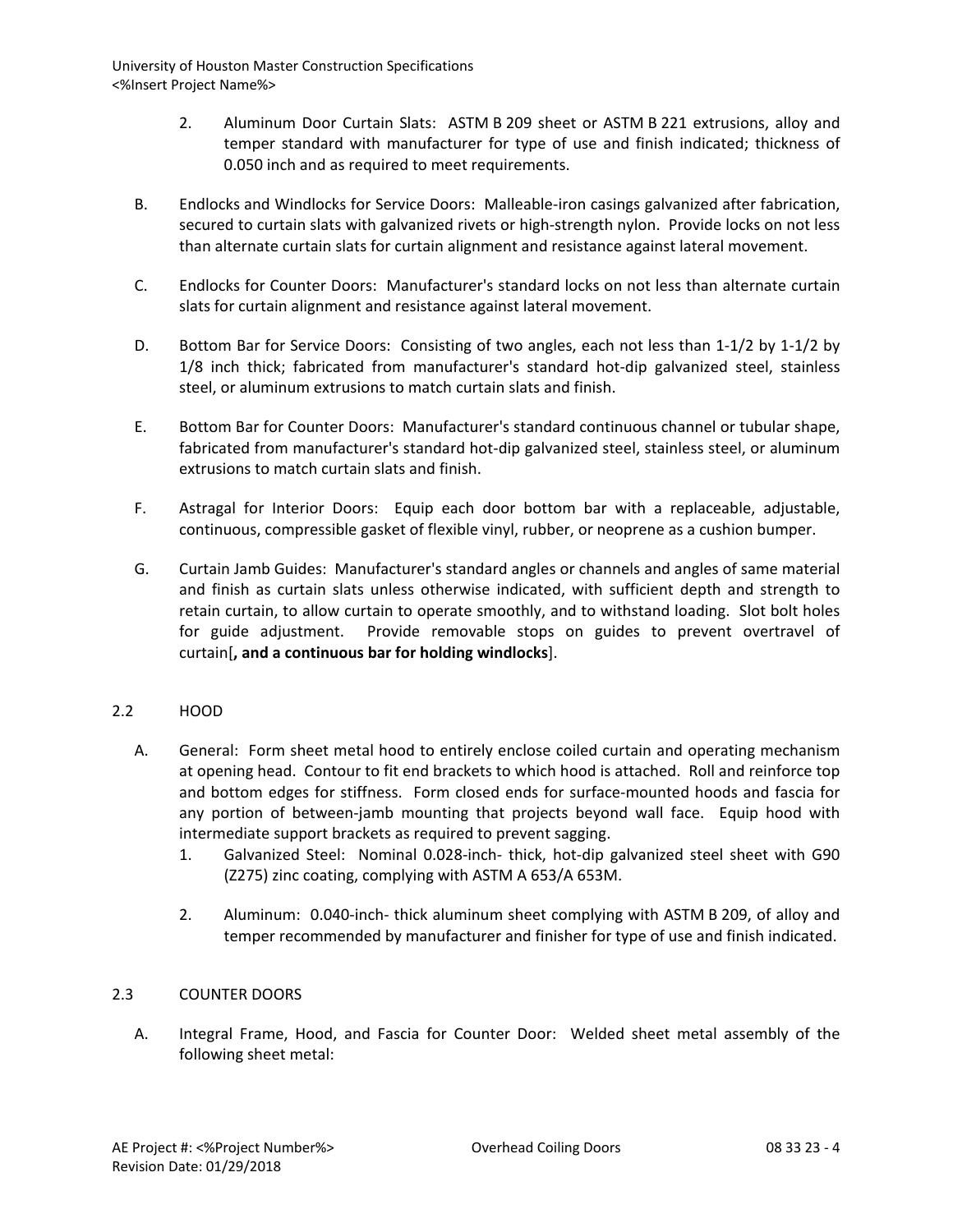- 1. Galvanized Steel: Nominal [**0.064-inch-**] <**Insert thickness**> thick, hot-dip galvanized steel sheet with G90 zinc coating, complying with ASTM A 653/A 653M.
- 2. Stainless Steel: [**0.062-inch-**] <**Insert thickness**> thick stainless-steel sheet, Type 304, complying with ASTM A 666.
- B. Integral Metal Sill for Counter Door: Fabricate sills as integral part of frame assembly of Type 304 stainless steel in manufacturer's standard thickness with [**No. 4**] <**Insert finish**> finish.
- C. Fire-Rated, Laminate Counter: Fire-door manufacturer's high-pressure decorative laminatecovered countertop, UL or ITS tested and labeled for 1-1/2-hour fire rating for approved use with fire-door assembly.

# 2.4 LOCKING DEVICES

- A. Slide Bolt: Fabricate with side-locking bolts to engage through slots in tracks for locking by padlock, located on both left and right jamb sides, operable from coil side.
- B. Locking Device Assembly: Fabricate with cylinder lock, spring-loaded dead bolt, operating handle, cam plate, and adjustable locking bars to engage through slots in tracks.
	- 1. Lock Cylinders: Provide cylinders [**specified in Section 08 71 00 "Door Hardware"**] [**standard with manufacturer**] [**and keyed to building keying system**].
	- 2. Keys: Provide [**two**] [**three**] <**Insert number**> for each cylinder.
- C. Chain Lock Keeper: Suitable for padlock.
- D. Safety Interlock Switch: Equip power-operated doors with safety interlock switch to disengage power supply when door is locked.

# 2.5 CURTAIN ACCESSORIES

- A. Smoke Seals: Equip each fire-rated door with smoke-seal perimeter gaskets for smoke and draft control as required for door listing and labeling by a qualified testing agency.
- B. Weatherseals: Equip each exterior door with weather-stripping gaskets fitted to entire perimeter of door for a weathertight installation, unless otherwise indicated.
	- 1. At door head, use 1/8-inch- thick, replaceable, continuous sheet secured to inside of hood.
	- 2. At door jambs, use replaceable, adjustable, continuous, flexible, 1/8-inch- thick seals of flexible vinyl, rubber, or neoprene.
- C. Push/Pull Handles: Equip each push-up-operated or emergency-operated door with lifting handles on each side of door, finished to match door.
	- 1. Provide pull-down straps or pole hooks for doors more than 84 inches high.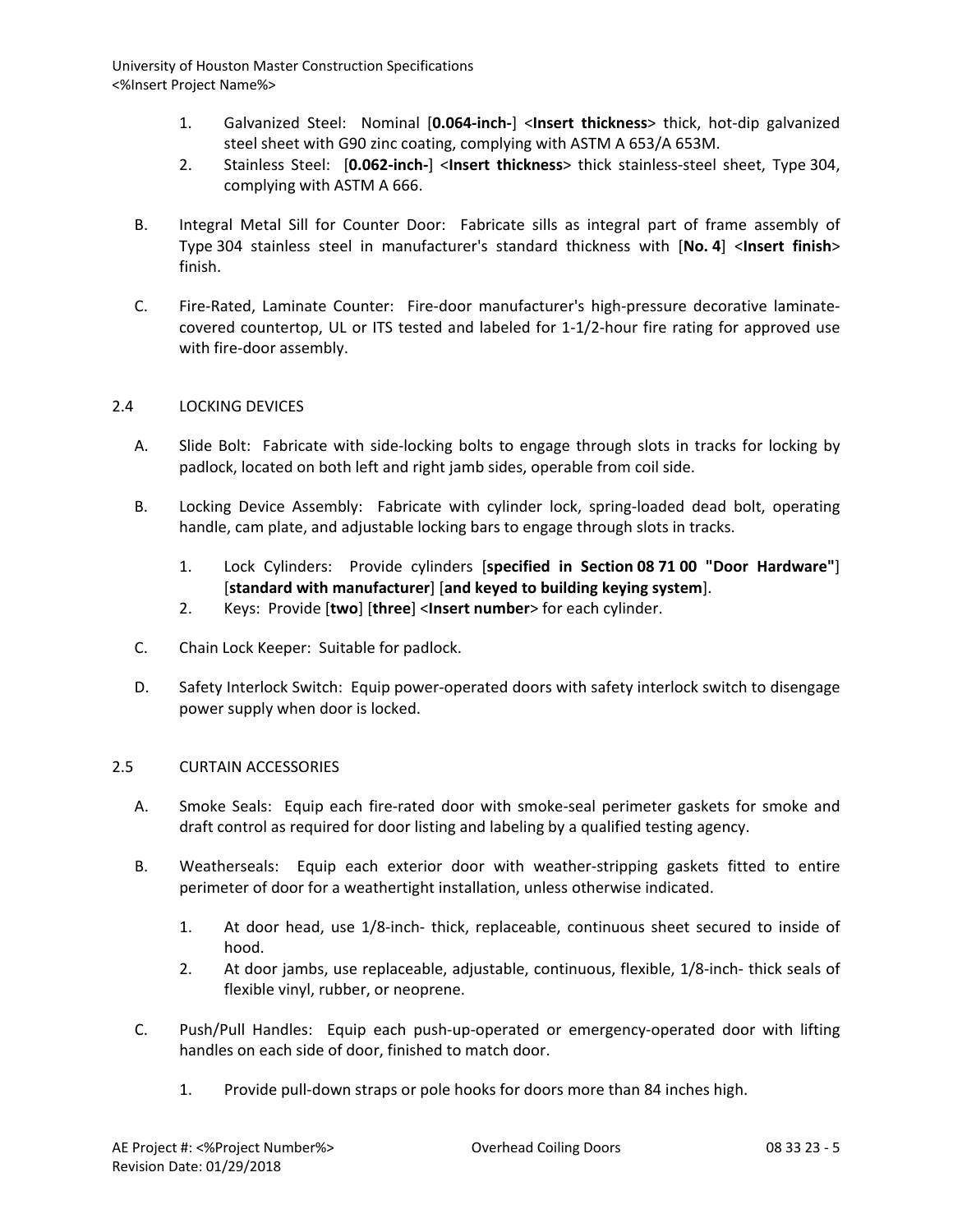### 2.6 COUNTERBALANCING MECHANISM

- A. General: Counterbalance doors by means of manufacturer's standard mechanism with an adjustable-tension, steel helical torsion spring mounted around a steel shaft and contained in a spring barrel connected to top of curtain with barrel rings. Use grease-sealed bearings or self-lubricating graphite bearings for rotating members.
- B. Counterbalance Barrel: Fabricate spring barrel of manufacturer's standard hot-formed, structural-quality, welded or seamless carbon-steel pipe, of sufficient diameter and wall thickness to support rolled-up curtain without distortion of slats and to limit barrel deflection to not more than 0.03 in./ft. of span under full load.
- C. Spring Balance: One or more oil-tempered, heat-treated steel helical torsion springs. Size springs to counterbalance weight of curtain, with uniform adjustment accessible from outside barrel. Secure ends of springs to barrel and shaft with cast-steel barrel plugs.
- D. Torsion Rod for Counterbalance Shaft: Fabricate of manufacturer's standard cold-rolled steel, sized to hold fixed spring ends and carry torsional load.
- E. Brackets: Manufacturer's standard mounting brackets of either cast iron or cold-rolled steel plate.

### 2.7 MANUAL DOOR OPERATORS

- A. Equip door with manufacturer's recommended manual door operator unless another type of door operator is indicated.
- B. Push-up Door Operation: Design counterbalance mechanism so required lift or pull for door operation does not exceed 25 lbf .
- C. Chain-Hoist Operator: Consisting of endless steel hand chain, chain-pocket wheel and guard, and gear-reduction unit with a maximum 25 lbf force for door operation. Provide alloy-steel hand chain with chain holder secured to operator guide.
- D. Crank Operator: Consisting of crank and crank gearbox, steel crank drive shaft, and gearreduction unit, of type indicated. Size gears to require not more than 25 lbf force to turn crank. Fabricate gearbox to be oil tight and to completely enclose operating mechanism. Provide manufacturer's standard crank-locking device.

# 2.8 ELECTRIC DOOR OPERATORS

A. General: Electric door operator assembly of size and capacity recommended and provided by door manufacturer for door[ **and operation-cycles requirement**] specified, with electric motor and factory-prewired motor controls, starter, gear-reduction unit, solenoid-operated brake, clutch, remote-control stations, control devices, integral gearing for locking door, and accessories required for proper operation.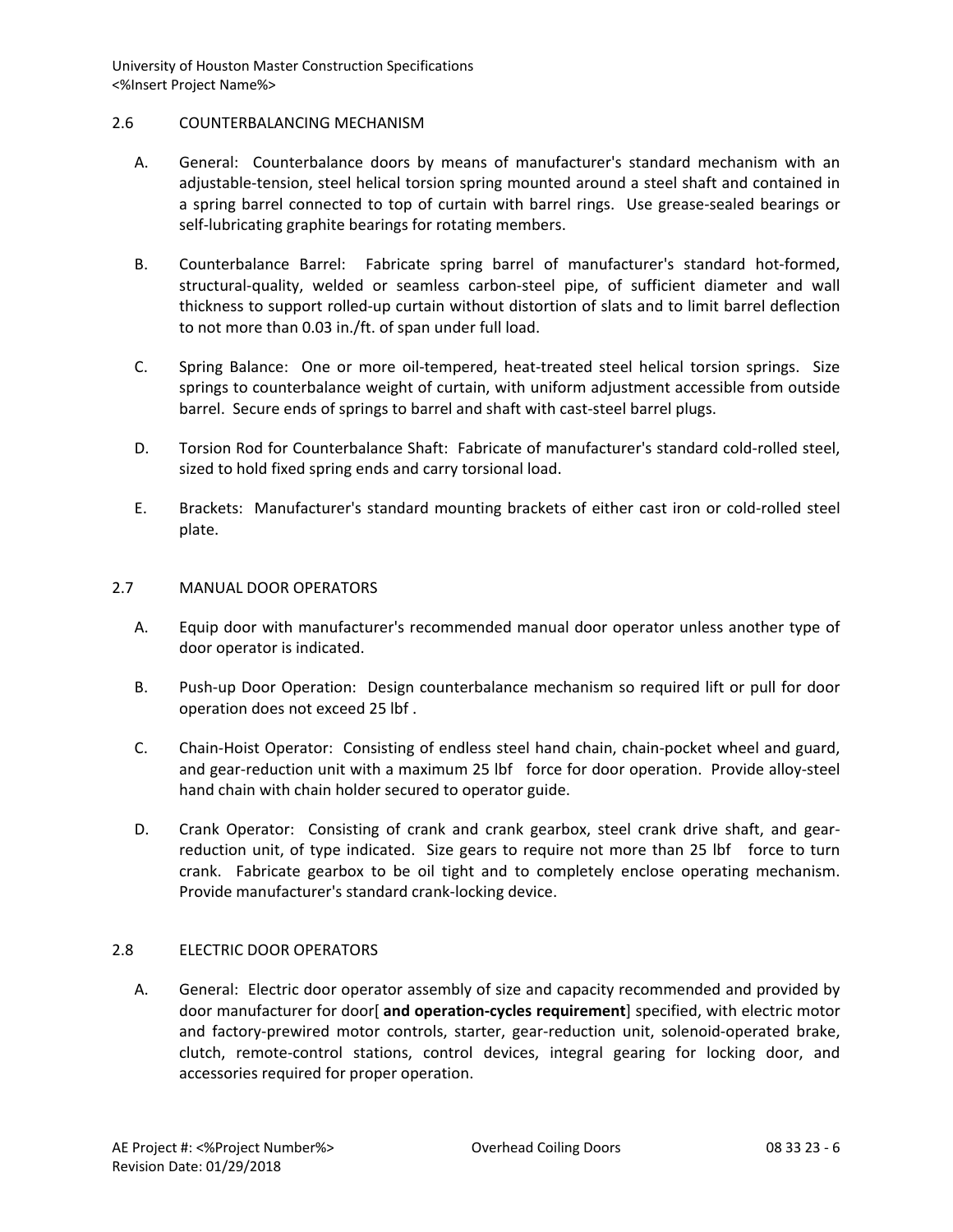- 1. Comply with NFPA 70.
- 2. Provide control equipment complying with NEMA ICS 1, NEMA ICS 2, and NEMA ICS 6, with NFPA 70 Class 2 control circuit, maximum 24 V, ac or dc.
- B. Usage Classification: Electric operator and components capable of operating for not less than number of cycles per hour indicated for each door.
- C. Door Operator Location(s): Operator location indicated for each door.
	- 1. Top-of-Hood Mounted: Operator is mounted to the right or left door head plate with the operator on top of the door-hood assembly and connected to the door drive shaft with drive chain and sprockets. Headroom is required for this type of mounting.
	- 2. Front-of-Hood Mounted: Operator is mounted to the right or left door head plate with the operator on coil side of the door-hood assembly and connected to the door drive shaft with drive chain and sprockets. Front clearance is required for this type of mounting.
	- 3. Wall Mounted: Operator is mounted to the inside front wall on the left or right side of door and connected to door drive shaft with drive chain and sprockets. Side room is required for this type of mounting. Wall mounted operator can also be mounted above or below shaft; if above shaft, headroom is required.
	- 4. Bench Mounted: Operator is mounted to the right or left door head plate and connected to the door drive shaft with drive chain and sprockets. Side room is required for this type of mounting.
- D. Electric Motors: Comply with NEMA designation, temperature rating, service factor, enclosure type, and efficiency requirements specified in Section 11 05 13 "Common Motor Requirements for Equipment" unless otherwise indicated.
	- 1. Electrical Characteristics:
		- a. Phase: [**Single phase**] [**Polyphase**].
		- b. Volts: [**115**] [**208**] [**230**] [**460**] <**Insert value**> V.
		- c. Hertz: 60.
	- 2. Motor Type and Controller: Reversible motor and controller (disconnect switch) for motor exposure indicated.
	- 3. Motor Size: Minimum size as indicated. If not indicated, large enough to start, accelerate, and operate door in either direction from any position, at a speed not less than 8 in./sec. and not more than 12 in./sec., without exceeding nameplate ratings or service factor.
	- 4. Operating Controls, Controllers (Disconnect Switches), Wiring Devices, and Wiring: Manufacturer's standard unless otherwise indicated.
	- 5. Coordinate wiring requirements and electrical characteristics of motors and other electrical devices with building electrical system and each location where installed.
- E. Limit Switches: Equip each motorized door with adjustable switches interlocked with motor controls and set to automatically stop door at fully opened and fully closed positions.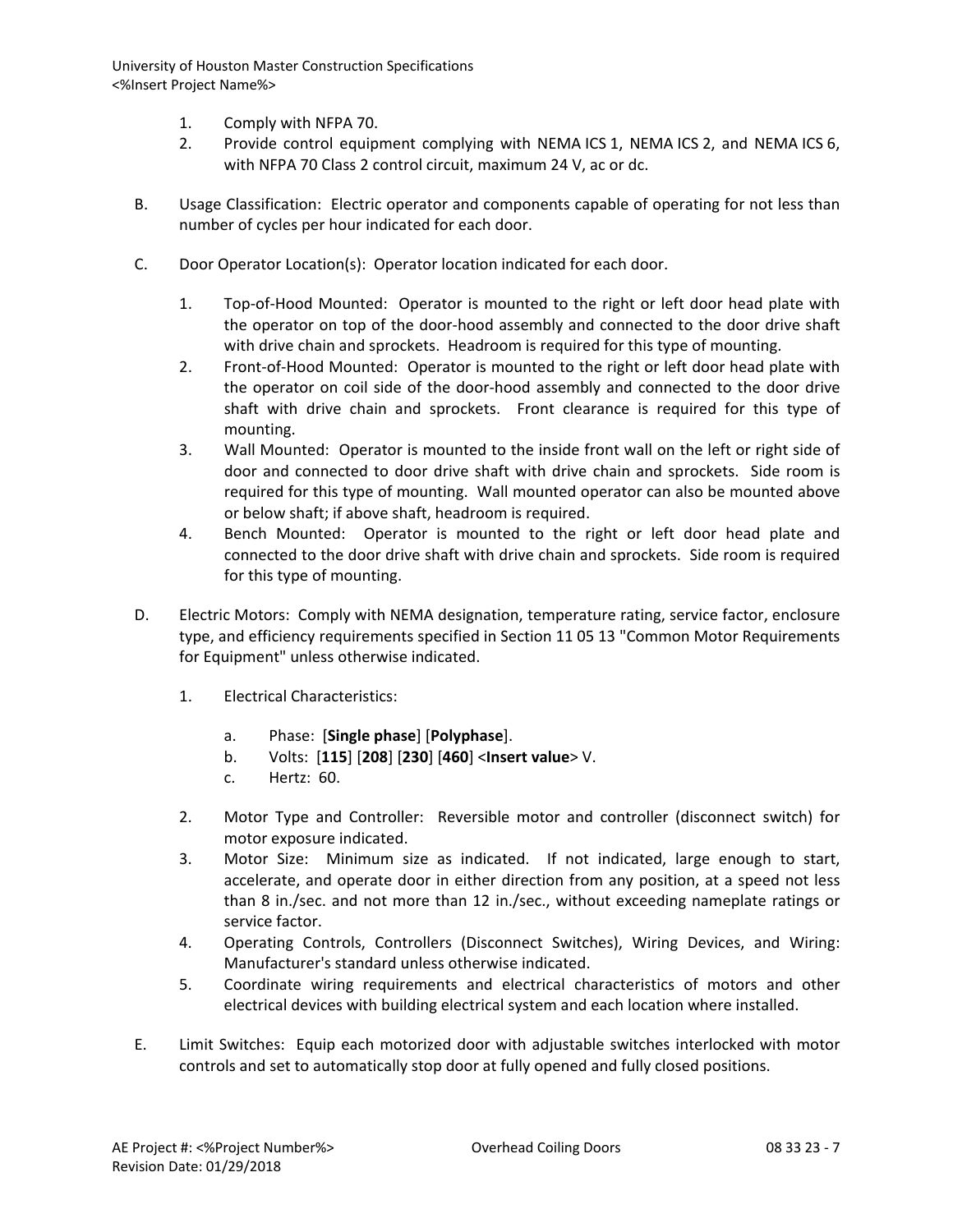- F. Obstruction Detection Device: Equip motorized door with indicated external automatic safety sensor capable of protecting full width of door opening.[ **For non-fire-rated doors, activation of device immediately stops and reverses downward door travel.**] [ **For fire-rated doors, activation delays closing.**]
	- 1. Photoelectric Sensor: Manufacturer's standard system designed to detect an obstruction in door opening without contact between door and obstruction.
		- a. Self-Monitoring Type: Designed to interface with door operator control circuit to detect damage to or disconnection of sensing device. When self-monitoring feature is activated, door closes only with sustained pressure on close button.
	- 2. Sensor Edge: Automatic safety sensor edge, located within astragal or weather stripping mounted to bottom bar. Contact with sensor activates device. Connect to control circuit using manufacturer's standard take-up reel or self-coiling cable.
		- a. Self-Monitoring Type: Four-wire configured device designed to interface with door operator control circuit to detect damage to or disconnection of sensor edge.
- G. Remote-Control Station: Momentary-contact, three-button control station with push-button controls labeled "Open," "Close," and "Stop."
	- 1. Interior units, full-guarded, surface-mounted, heavy-duty type, with general-purpose NEMA ICS 6, Type 1 enclosure.
	- 2. Exterior units, full-guarded, standard-duty, surface-mounted, weatherproof type, NEMA ICS 6, Type 4 enclosure, key operated.
- H. Emergency Manual Operation: Equip each electrically powered door with capability for emergency manual operation. Design manual mechanism so required force for door operation does not exceed [**25 lbf**] [**30 lbf**] <**Insert force**>.
- I. Emergency Operation Disconnect Device: Equip operator with hand-operated disconnect mechanism for automatically engaging manual operator and releasing brake for emergency manual operation while disconnecting motor without affecting timing of limit switch. Mount mechanism so it is accessible from floor level. Include interlock device to automatically prevent motor from operating when emergency operator is engaged.
- J. Motor Removal: Design operator so motor may be removed without disturbing limit-switch adjustment and without affecting emergency manual operation.
- K. Audible and Visual Signals: Audible alarm and visual indicator lights in compliance with regulatory requirements for accessibility.
- L. Radio-Control System: Consisting of the following:
	- 1. Three-channel universal coaxial receiver to open, close, and stop door; [**one**] [**two**] <**Insert number**> per operator.
	- 2. Multifunction remote control.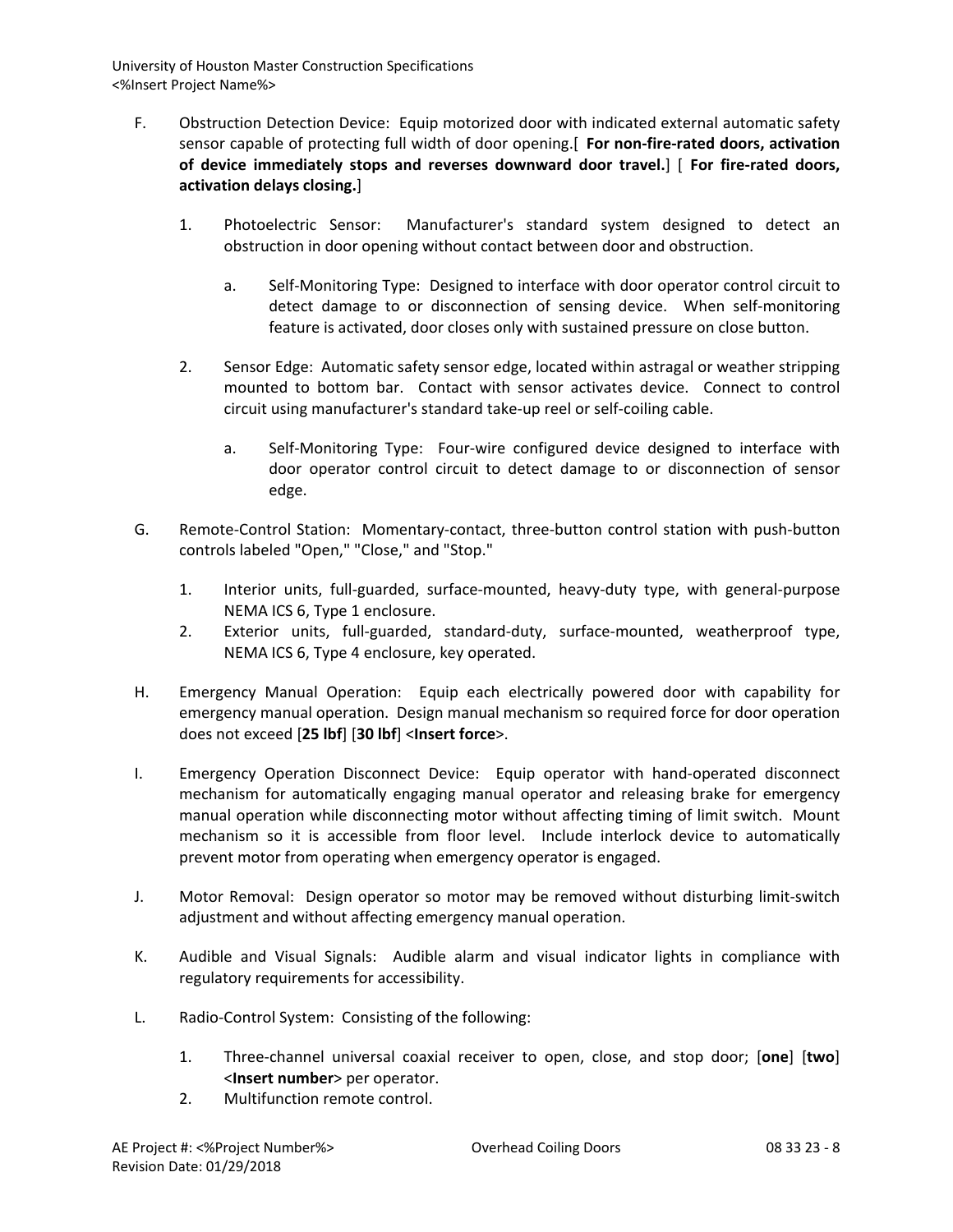3. Remote-antenna mounting kit.

# 2.9 DOOR ASSEMBLY <Insert drawing designation>

- A. Service Door: Overhead coiling door formed with curtain of interlocking metal slats.
	- 1. [Basis-of-Design Product:](http://www.specagent.com/LookUp/?ulid=21&mf=04&src=wd) Subject to compliance with requirements, provide Series 620 rolling door by Overhead Door Corporation, or comparable product by one of the following:
		- a. [ACME Rolling Doors,](http://www.specagent.com/LookUp/?uid=123456789506&mf=04&src=wd) model FWMO.
		- b. [Cornell Iron Works, Inc.](http://www.specagent.com/LookUp/?uid=123456789512&mf=04&src=wd),model ESD10.
		- c. Substitutions: See Section 01 25 00 Substitution Procedures.
- B. Operation Cycles: Not less than [**10,000**] [**20,000**] [**50,000**] [**100,000**] <**Insert number**>.
	- 1. Include tamperproof cycle counter.
- C. Door Curtain Material: Galvanized steel .
- D. Door Curtain Slats: [Curved] [Flat] profile slats of [**1-1/4-inch**] [**1-1/2-inch**] [**1-7/8-inch**] [**2-5/8 inch**] [**3-1/4-inch**] <Insert dimension> center-to-center height.
- E. Curtain Jamb Guides: Galvanized steel with exposed finish matching curtain slats. Provide continuous integral wear strips to prevent metal-to-metal contact and to minimize operational noise.
- F. Hood: [Match curtain material and finish] [Galvanized steel] [Stainless steel] [Aluminum].
	- 1. Shape: Round .
	- 2. Mounting: As shown on Drawings.
- G. Locking Devices: Equip door with [slide bolt for padlock] [locking device assembly] [and] [chain lock keeper].
	- 1. Locking Device Assembly: [**Single-jamb side**] [**Cremone type, both jamb sides**] locking bars, operable from [**inside with thumb turn**] [**outside with cylinder**] [**outside only, with cylinder**] [**inside and outside with cylinders**] <**Insert requirement**>.
- H. Manual Door Operator: [Push-up operation] [Chain-hoist operator] [Manufacturer's standard crank operator] [Awning-crank operator] [Wall-crank operator].
	- 1. Provide operator with manufacturer's standard removable operating arm.
- I. Electric Door Operator:
	- 1. Usage Classification: [**Heavy duty, 60 to 90 cycles per hour**] [**Standard duty, up to 60 cycles per hour**] [**Medium duty, up to 15 cycles per hour**] [**Light duty, up to 10 cycles per hour**] <**Insert classification**>.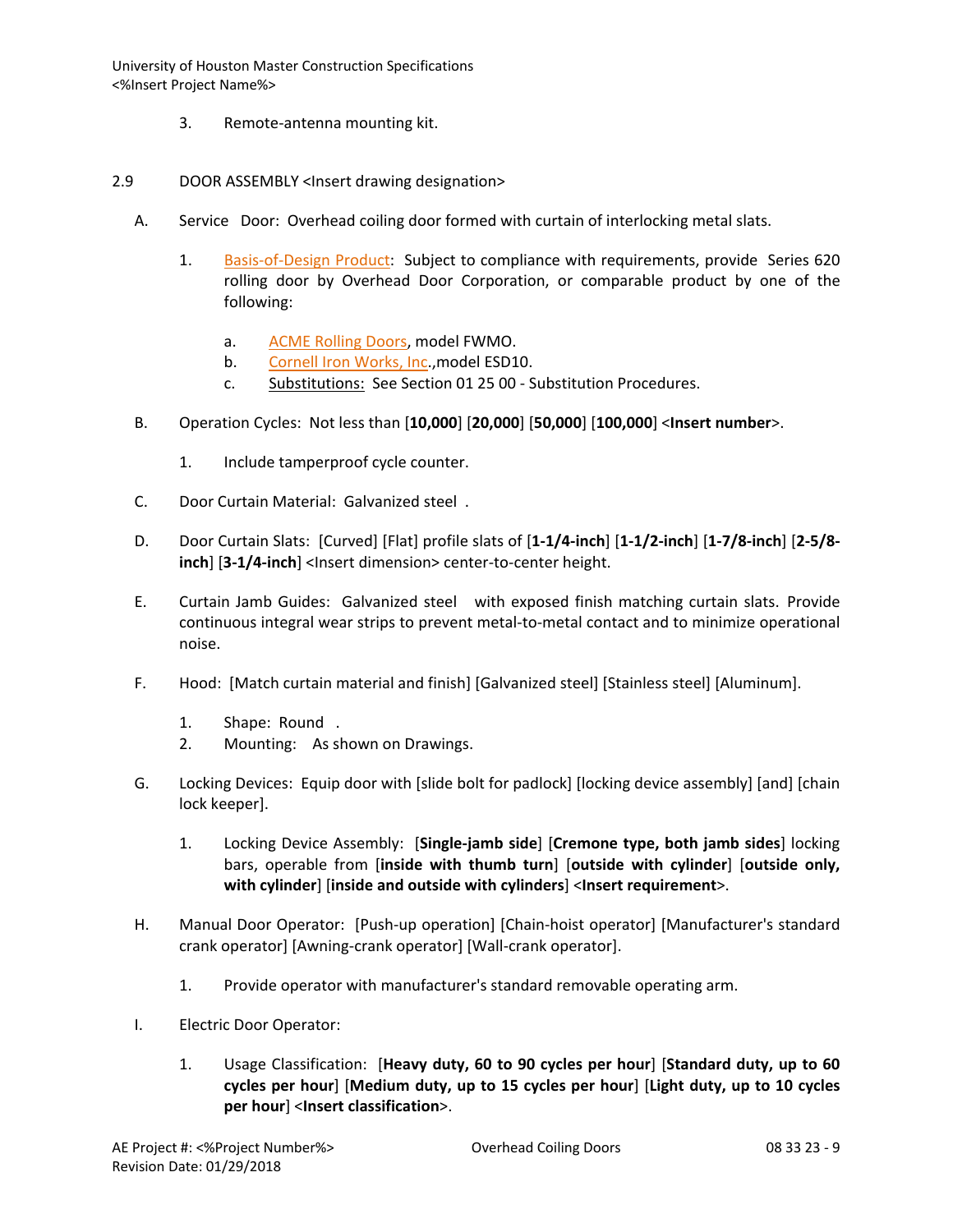- 2. Operator Location: [**Top of hood**] [**Front of hood**] [**Wall**] [**Bench**] [**Through wall**] [**As shown on Drawings**].
- 3. Motor Exposure: [**Interior**] [**Exterior, wet, and humid**].
- 4. Emergency Manual Operation: [**Push-up**] [**Chain**] [**Crank**] type.
- 5. Obstruction-Detection Device: Automatic [**photoelectric sensor**] [**electric sensor edge on bottom bar**] [**pneumatic sensor edge on bottom bar**] [**; self-monitoring type**].
	- a. Sensor Edge Bulb Color: [**Black**] [**As selected by Architect from manufacturer's full range**] <**Insert color**>.
- 6. Remote-Control Station: [**Interior**] [**Exterior**] [**Where shown on Drawings**] <**Insert location**>.
- 7. Other Equipment: [**Audible and visual signals**] [**Radio-control system**] <**Insert device**>.
- J. Door Finish:
	- 1. Aluminum Finish: [**Mill**] [**Clear anodized**] [**Light bronze anodized**] [**Medium bronze anodized**] [**Dark bronze anodized**] [**Black anodized**] [**Anodized color matching Architect's sample**] [**Anodized color as selected by Architect from full range of industry colors and color densities**] <**Insert color**>.
	- 2. Baked-Enamel or Powder-Coated Finish: [**Color as indicated by manufacturer's designations**] [**Color matching Architect's sample**] [**Color as selected by Architect from manufacturer's full range**] <**Insert color and gloss**>.
	- 3. Factory Prime Finish: Manufacturer's standard color.
	- 4. Stainless-Steel Finish: [**No. 2B (bright, cold rolled)**] [**No. 4 (polished directional satin)**] <**Insert finish**>.
	- 5. Interior Curtain-Slat Facing: [**Match finish of exterior curtain-slat face**] [**PVC plastic**] <**Insert finish**>.
- 2.10 DOOR ASSEMBLY <Insert drawing designation>
	- A. Counter Door: Overhead coiling door formed with curtain of interlocking metal slats.
		- 1. [Basis-of-Design Product:](http://www.specagent.com/LookUp/?ulid=21&mf=04&src=wd) Subject to compliance with requirements, provide Series 652 Counter shutter by Overhead Door Corporation, or comparable product by one of the following:
			- a. [ACME Rolling Doors,](http://www.specagent.com/LookUp/?uid=123456789506&mf=04&src=wd) Counter Shutter.
			- b. [Cornell Iron Works, Inc.](http://www.specagent.com/LookUp/?uid=123456789512&mf=04&src=wd), model ESC10
			- c. Substitutions: See Section 01 25 00 Substitution Procedures.
	- B. Operation Cycles: Not less than [**10,000**] [**20,000**] [**50,000**] [**100,000**] <**Insert number**>.
		- 1. Include tamperproof cycle counter.
	- C. STC Rating: [**26**] <**Insert STC rating**>.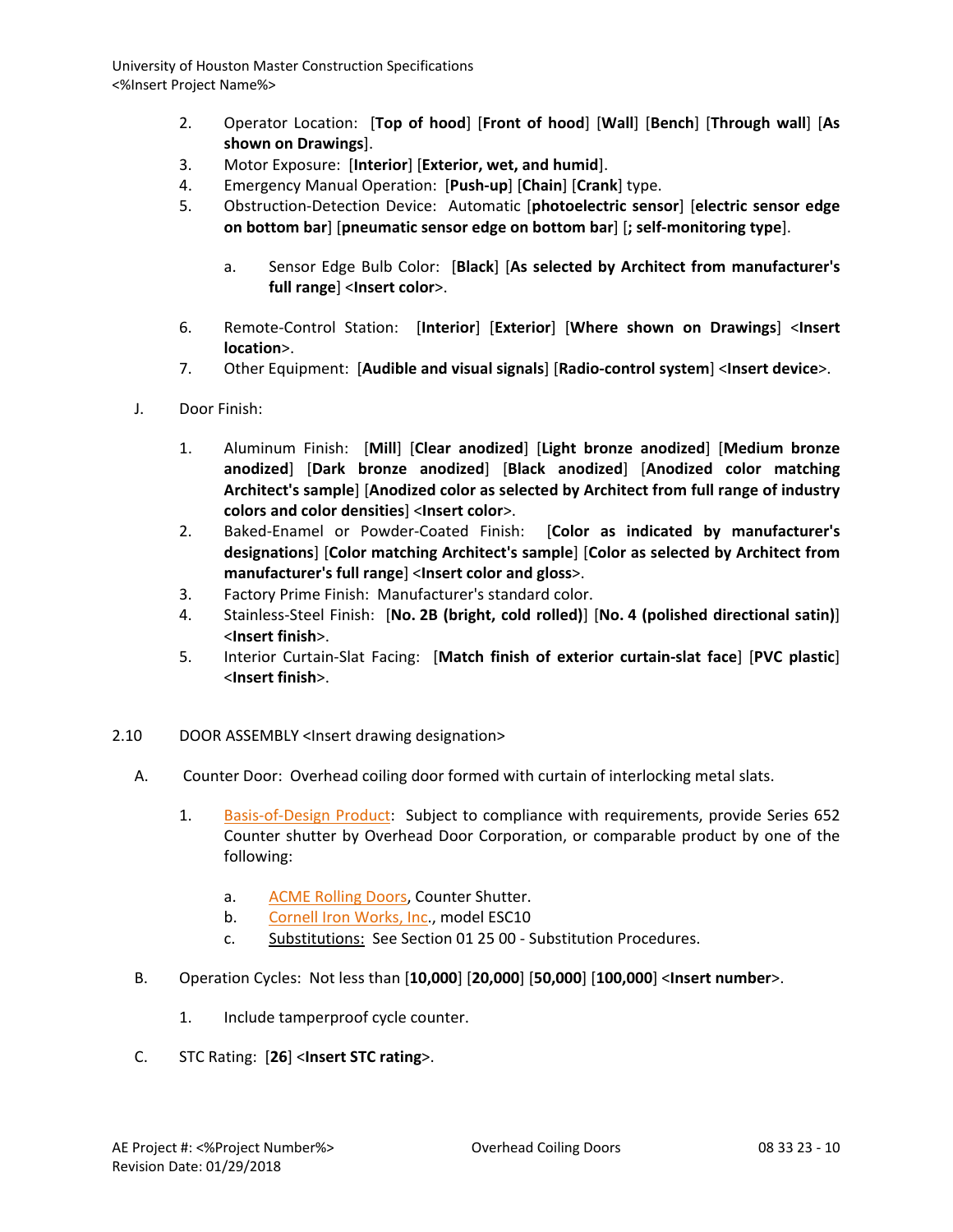- D. Curtain R-Value: [**4.5 deg F x h x sq. ft./Btu**] [**5.0 deg F x h x sq. ft./Btu**] [**6.0 deg F x h x sq. ft./Btu**] <Insert value>.
- E. Door Curtain Material: [Galvanized steel] [Stainless steel] [Aluminum].
- F. Door Curtain Slats: [Curved] [Flat] profile slats of [**1-1/4-inch**] [**1-1/2-inch**] [**1-7/8-inch**] [**2-5/8 inch**] [**3-1/4-inch**] <Insert dimension> center-to-center height.
	- 1. Perforated Slats: Approximately [**1/16-inch pinholes**] [**3/32-inch pinholes**] [**7/8-inchwide by 3/8-inch- high slots**] <**Insert dimensions**>.
- G. Curtain Jamb Guides: [Galvanized steel] [Stainless steel] [Aluminum] with exposed finish matching curtain slats.[ Provide continuous integral wear strips to prevent metal-to-metal contact and to minimize operational noise.] [ Provide removable post(s) and jamb guides where shown on Drawings.]
- H. Hood: [Match curtain material and finish] [Galvanized steel] [Stainless steel] [Aluminum].
	- 1. Shape: [**Round**] [**Square**] [**As shown on Drawings**] <**Insert shape**>.
	- 2. Mounting: [**Face of wall**] [**Between jambs**] [**As shown on Drawings**].
- I. Integral Frame, Hood, and Fascia for Counter Door: [**Galvanized steel**] [**Stainless steel**].
	- 1. Mounting: [**Face of wall**] [**Between jambs**] [**As shown on Drawings**].
- J. Sill Configuration for Counter Door: [**No sill**] [**Integral metal sill**].
- K. Locking Devices: Equip door with [slide bolt for padlock] [locking device assembly] [and] [chain lock keeper].
	- 1. Locking Device Assembly: [**Single-jamb side**] [**Cremone type, both jamb sides**] locking bars, operable from [**inside with thumb turn**] [**outside with cylinder**] [**outside only, with cylinder**] [**inside and outside with cylinders**] <**Insert requirement**>.
- L. Manual Door Operator: [Push-up operation] [Chain-hoist operator] [Manufacturer's standard crank operator] [Awning-crank operator] [Wall-crank operator].
	- 1. Provide operator with manufacturer's standard removable operating arm.
- M. Electric Door Operator:
	- 1. Usage Classification: [**Heavy duty, 60 to 90 cycles per hour**] [**Standard duty, up to 60 cycles per hour**] [**Medium duty, up to 15 cycles per hour**] [**Light duty, up to 10 cycles per hour**] <**Insert classification**>.
	- 2. Operator Location: [**Top of hood**] [**Front of hood**] [**Wall**] [**Bench**] [**Through wall**] [**As shown on Drawings**].
	- 3. Motor Exposure: [**Interior**] [**Exterior, wet, and humid**].
	- 4. Emergency Manual Operation: [**Push-up**] [**Chain**] [**Crank**] type.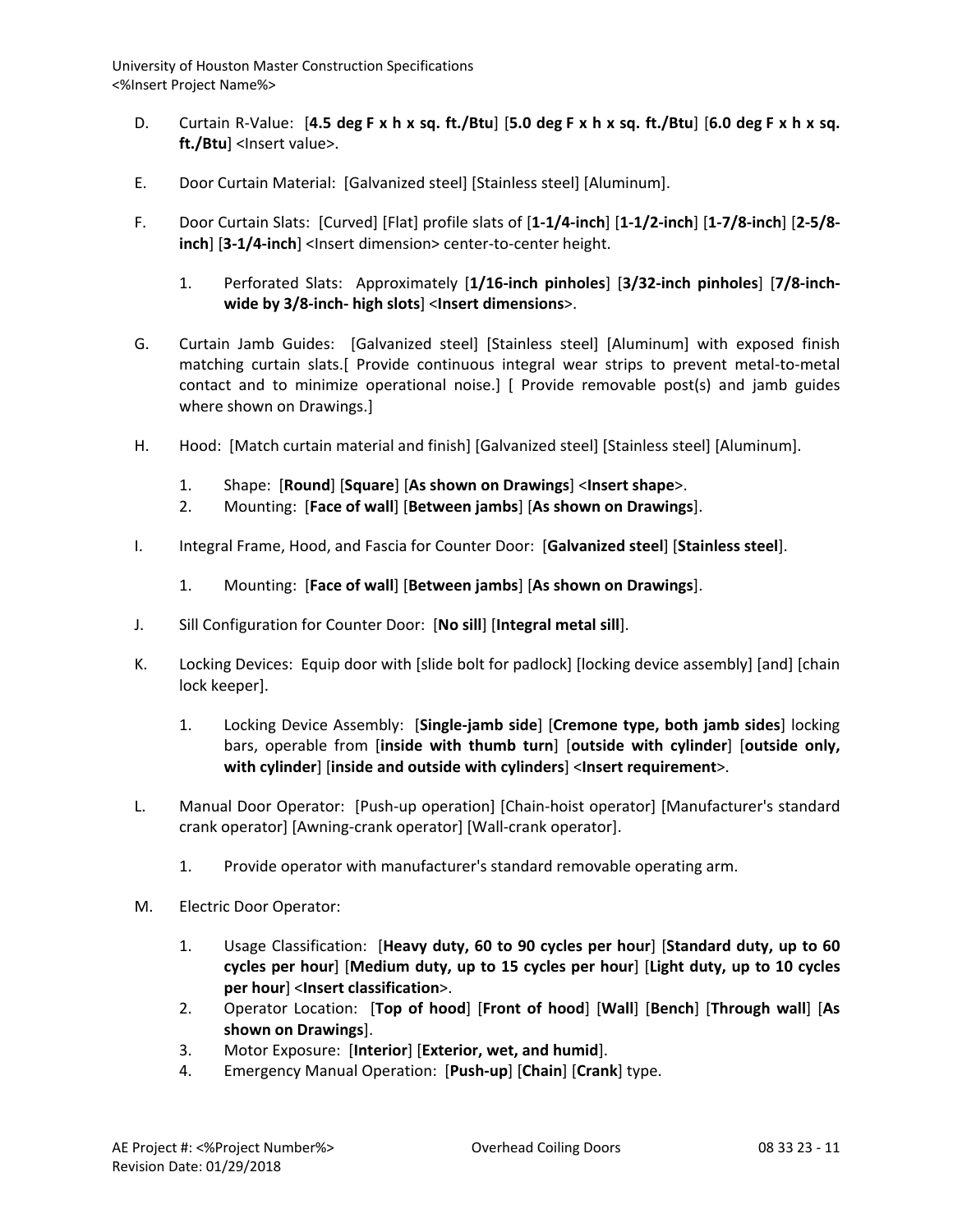- 5. Obstruction-Detection Device: Automatic [**photoelectric sensor**] [**electric sensor edge on bottom bar**] [**pneumatic sensor edge on bottom bar**] [**; self-monitoring type**].
	- a. Sensor Edge Bulb Color: [**Black**] [**As selected by Architect from manufacturer's full range**] <**Insert color**>.
- 6. Remote-Control Station: [**Interior**] [**Exterior**] [**Where shown on Drawings**] <**Insert location**>.
- 7. Other Equipment: [**Audible and visual signals**] [**Radio-control system**] <**Insert device**>.
- N. Door Finish:
	- 1. Aluminum Finish: Clear anodized.

# 2.11 GENERAL FINISH REQUIREMENTS

- A. Comply with NAAMM's "Metal Finishes Manual for Architectural and Metal Products" for recommendations for applying and designating finishes.
- B. Appearance of Finished Work: Noticeable variations in same piece are not acceptable. Variations in appearance of adjoining components are acceptable if they are within the range of approved Samples and are assembled or installed to minimize contrast.

#### 2.12 ALUMINUM FINISHES

- A. Mill Finish: Manufacturer's standard.
- B. Clear Anodic Finish: AAMA 611, [AA-M12C22A41, Class I, 0.018 mm] [AA-M12C22A31, Class II, 0.010 mm] or thicker.
- C. Color Anodic Finish: AAMA 611, [AA-M12C22A42/A44, Class I, 0.018 mm] [AA-M12C22A32/A34, Class II, 0.010 mm] or thicker.
- D. Baked-Enamel or Powder-Coat Finish: AAMA 2603. Comply with coating manufacturer's written instructions for cleaning, conversion coating, application, and baking.

# 2.13 STEEL AND GALVANIZED-STEEL FINISHES

- A. Factory Prime Finish: Manufacturer's standard primer, compatible with field-applied finish. Comply with coating manufacturer's written instructions for cleaning, pretreatment, application, and minimum dry film thickness.
- B. Baked-Enamel or Powder-Coat Finish: Manufacturer's standard baked-on finish consisting of prime coat and thermosetting topcoat. Comply with coating manufacturer's written instructions for cleaning, pretreatment, application, and minimum dry film thickness.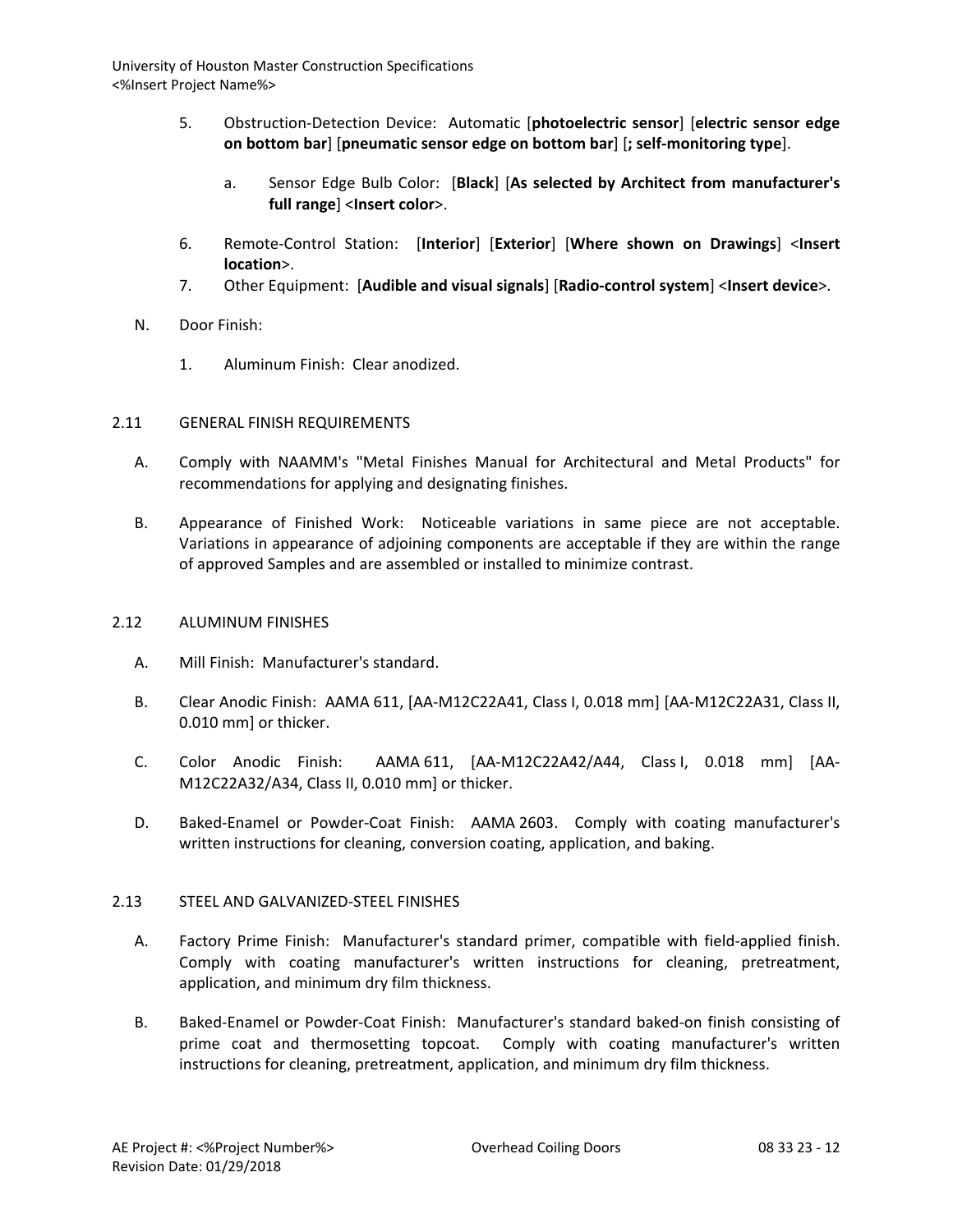### 2.14 STAINLESS-STEEL FINISHES

- A. Surface Preparation: Remove tool and die marks and stretch lines, or blend into finish.
- B. Polished Finishes: Grind and polish surfaces to produce uniform finish, free of cross scratches.
	- 1. Run grain of directional finishes with long dimension of each piece.
	- 2. When polishing is completed, passivate and rinse surfaces. Remove embedded foreign matter and leave surfaces chemically clean.
	- 3. Directional Satin Finish: No. 4.
- C. Bright, Cold-Rolled, Unpolished Finish: No. 2B.

#### PART 3 - EXECUTION

#### 3.1 EXAMINATION

- A. Examine substrates areas and conditions, with Installer present, for compliance with requirements for substrate construction and other conditions affecting performance of the Work.
- B. Examine locations of electrical connections.
- C. Proceed with installation only after unsatisfactory conditions have been corrected.

#### 3.2 INSTALLATION

- A. Install overhead coiling doors and operating equipment complete with necessary hardware, anchors, inserts, hangers, and equipment supports; according to manufacturer's written instructions and as specified.
- B. Install overhead coiling doors, hoods, and operators at the mounting locations indicated for each door.
- C. Accessibility: Install overhead coiling doors, switches, and controls along accessible routes in compliance with regulatory requirements for accessibility.
- D. Fire-Rated Doors: Install according to NFPA 80.
- E. Smoke-Control Doors: Install according to NFPA 80 and NFPA 105.

#### 3.3 STARTUP SERVICE

A. Engage a factory-authorized service representative to perform startup service.